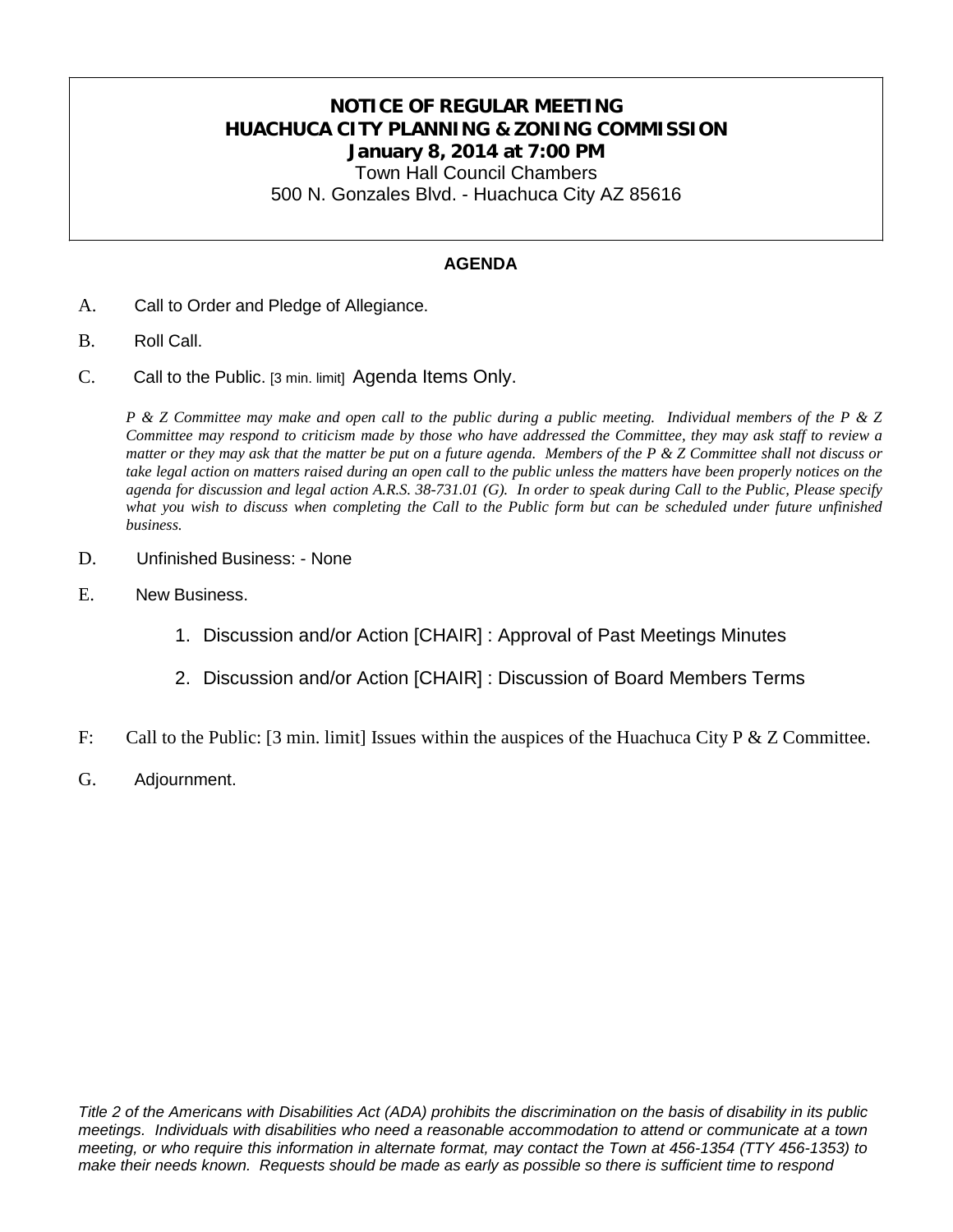# **NOTICE OF REGULAR MEETING HUACHUCA CITY PLANNING & ZONING COMMISSION WEDNESDAY, FEBRUARY 5, 2014, 7:00 P.M.**

Town Hall Council Chambers 500 N. Gonzales Blvd. - Huachuca City AZ 85616

#### **AGENDA**

- A. Call to Order and Pledge of Allegiance.
- B. Roll Call.
- C. Approval of or Corrections to the Minutes of the Regular Meeting of January 8, 2014.
- D. Call to the Public. [3 min. limit]
- E. Unfinished Business None.
- F. New Business.
	- 1. Request for permit for shed and review of code violations at 301 Navajo.
- G. Adjournment.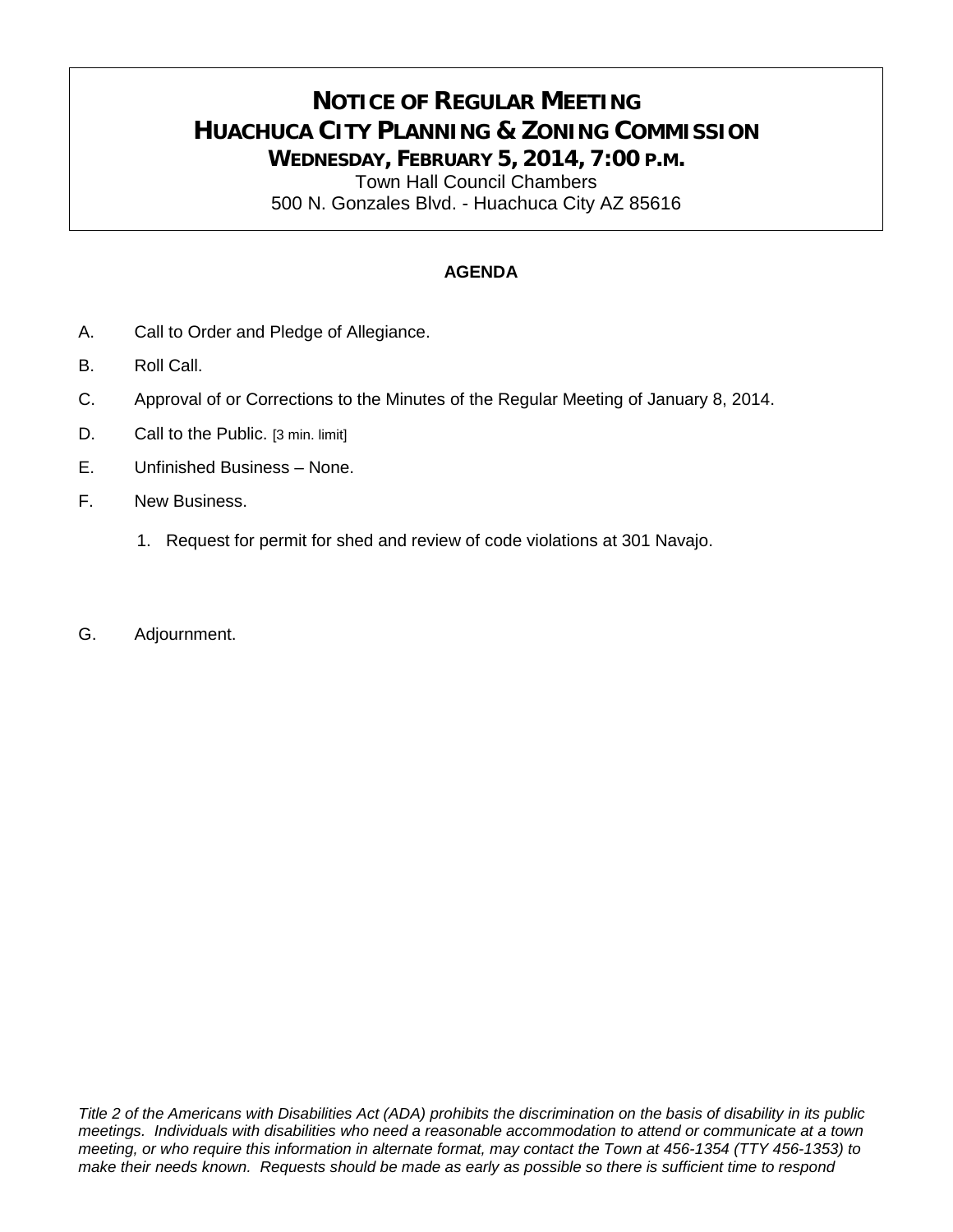# **NOTICE OF REGULAR MEETING HUACHUCA CITY PLANNING & ZONING COMMISSION WEDNESDAY, MARCH 5, 2013, 7:00 P.M.**

Town Hall Council Chambers 500 N. Gonzales Blvd. - Huachuca City AZ 85616

#### **AGENDA**

- A. Call to Order and Pledge of Allegiance.
- B. Roll Call.
- C. Approval of or Corrections to the Minutes of the Regular Meeting of February 5, 2014.
- D. Call to the Public. [3 min. limit]
- E. Unfinished Business None
- F. New Business.
	- 1. Proposed 3'x18' sign at 313 N. Huachuca Blvd.
	- 2. Side yard setback variance for carport at 119 Apache Street.
- G. Adjournment.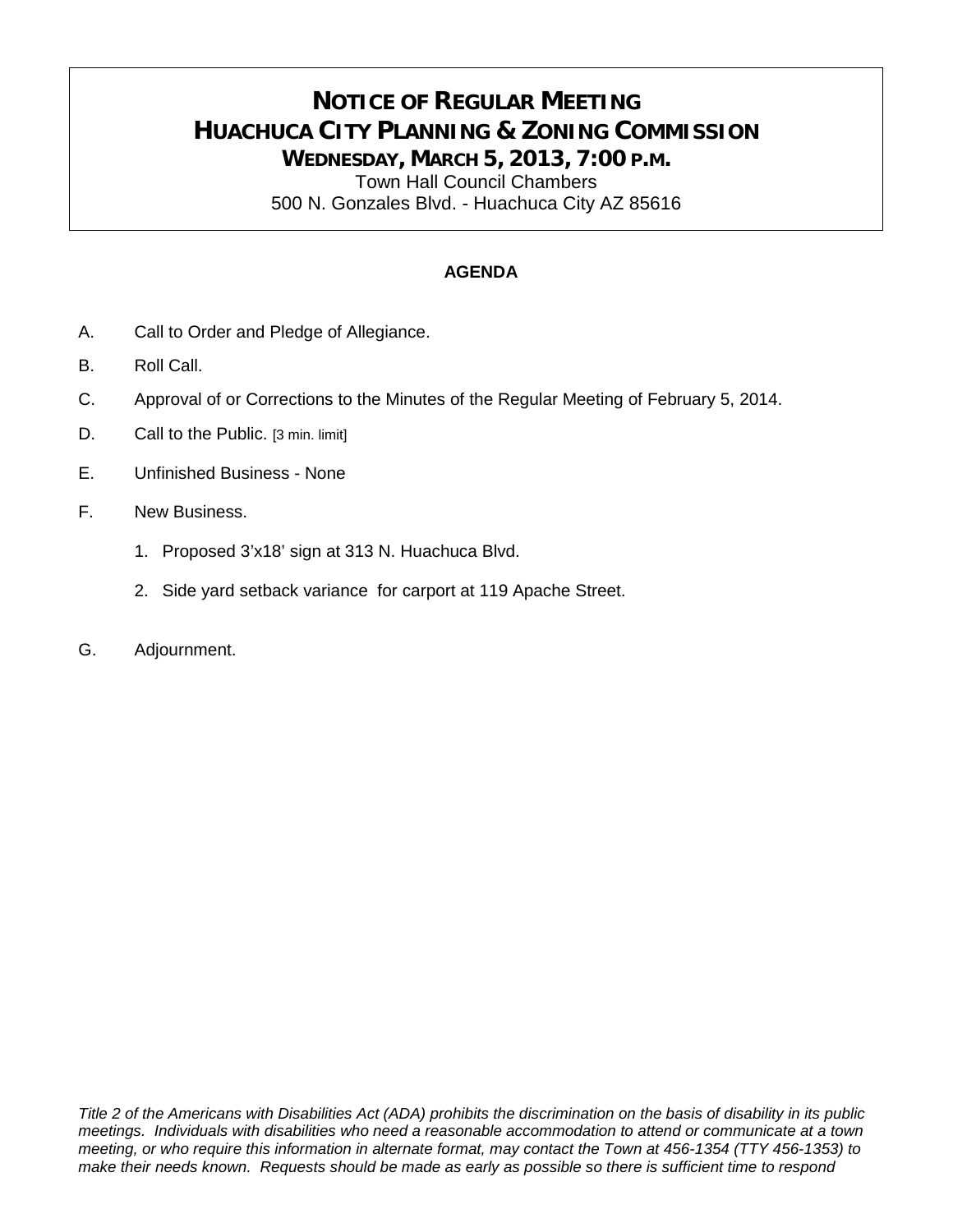# **NOTICE OF SPECIAL MEETING HUACHUCA CITY PLANNING & ZONING COMMISSION** WEDNESDAY, APRIL 9, 2014, 7:00 P.M.

**Town Hall Council Chambers** 500 N. Gonzales Blvd. - Huachuca City AZ 85616

#### **AGENDA**

- Α. Call to Order and Pledge of Allegiance.
- **B.** Roll Call.
- C. Approval of or Corrections to the Minutes of the Regular Meeting of March 5, 2014.
- D. Call to the Public. [3 min. limit]
- E. Unfinished Business - None.
- F. New Business.
	- 1. Discussion of Babocomari Floodplain.
- G. Adjournment.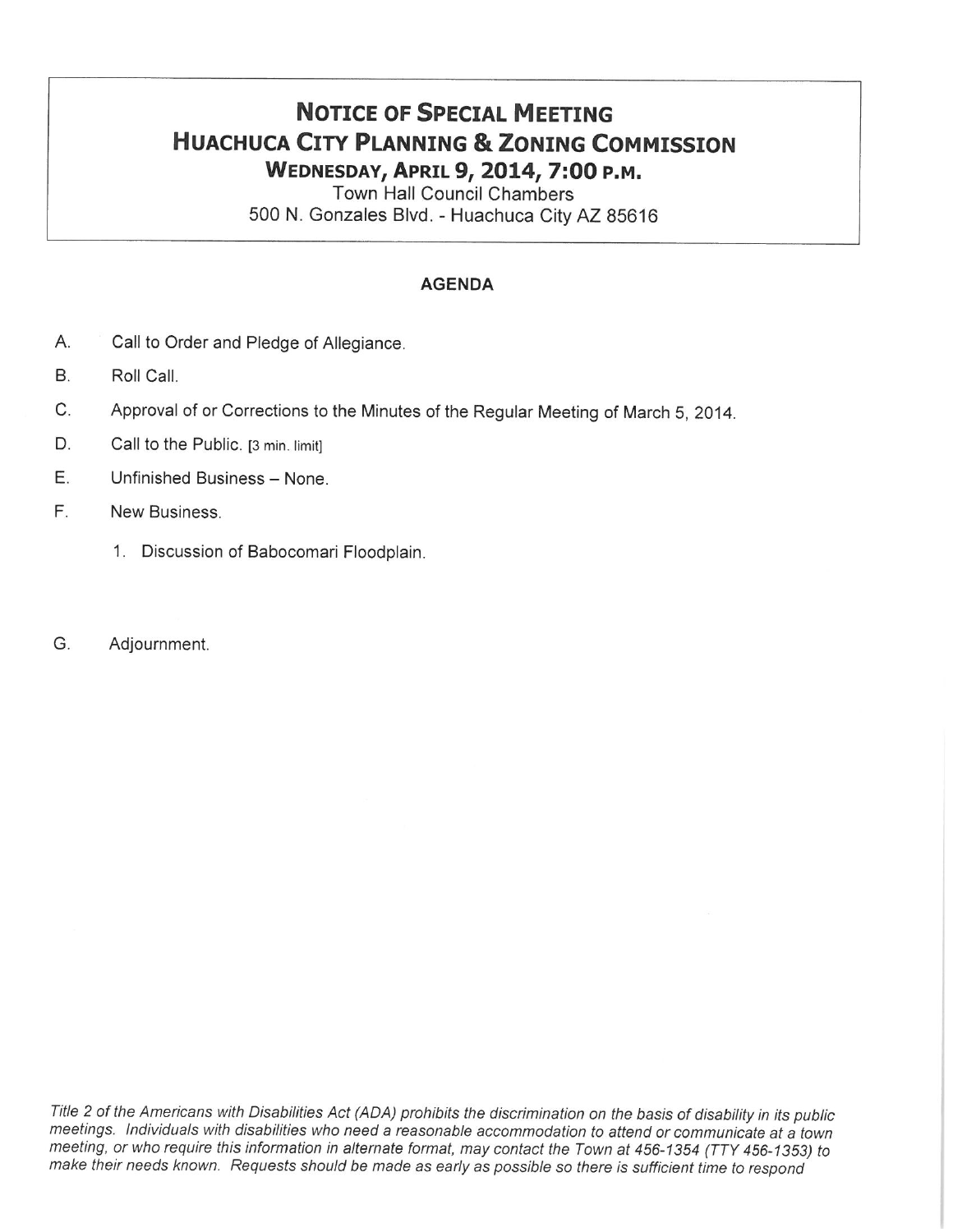## **NOTICE OF REGULAR MEETING HUACHUCA CITY PLANNING & ZONING COMMISSION May 7, 2014 at 7:00pm**

Town Hall Council Chambers 500 N. Gonzales Blvd. - Huachuca City AZ 85616

#### **AGENDA**

- A. Call to Order and Pledge of Allegiance.
- B. Roll Call.
- C. Call to the Public. [3 min. limit] Agenda Items Only.

*P & Z Committee may make and open call to the public during a public meeting. Individual members of the P & Z Committee may respond to criticism made by those who have addressed the Committee, they may ask staff to review a matter or they may ask that the matter be put on a future agenda. Members of the P & Z Committee shall not discuss or take legal action on matters raised during an open call to the public unless the matters have been properly notices on the agenda for discussion and legal action A.R.S. 38-731.01 (G). In order to speak during Call to the Public, Please specify*  what you wish to discuss when completing the Call to the Public form but can be scheduled under future unfinished *business.*

- D. Unfinished Business: None
- E. New Business.
	- 1. Discussion and/or action [CHAIR]: Conditional Use Permit for Concrete Batch Plant on property located on East side of Post Office Property near Gila St.
- F: Call to the Public: [3 min. limit] Issues within the auspices of the Huachuca City P & Z Committee.
- G. Adjournment.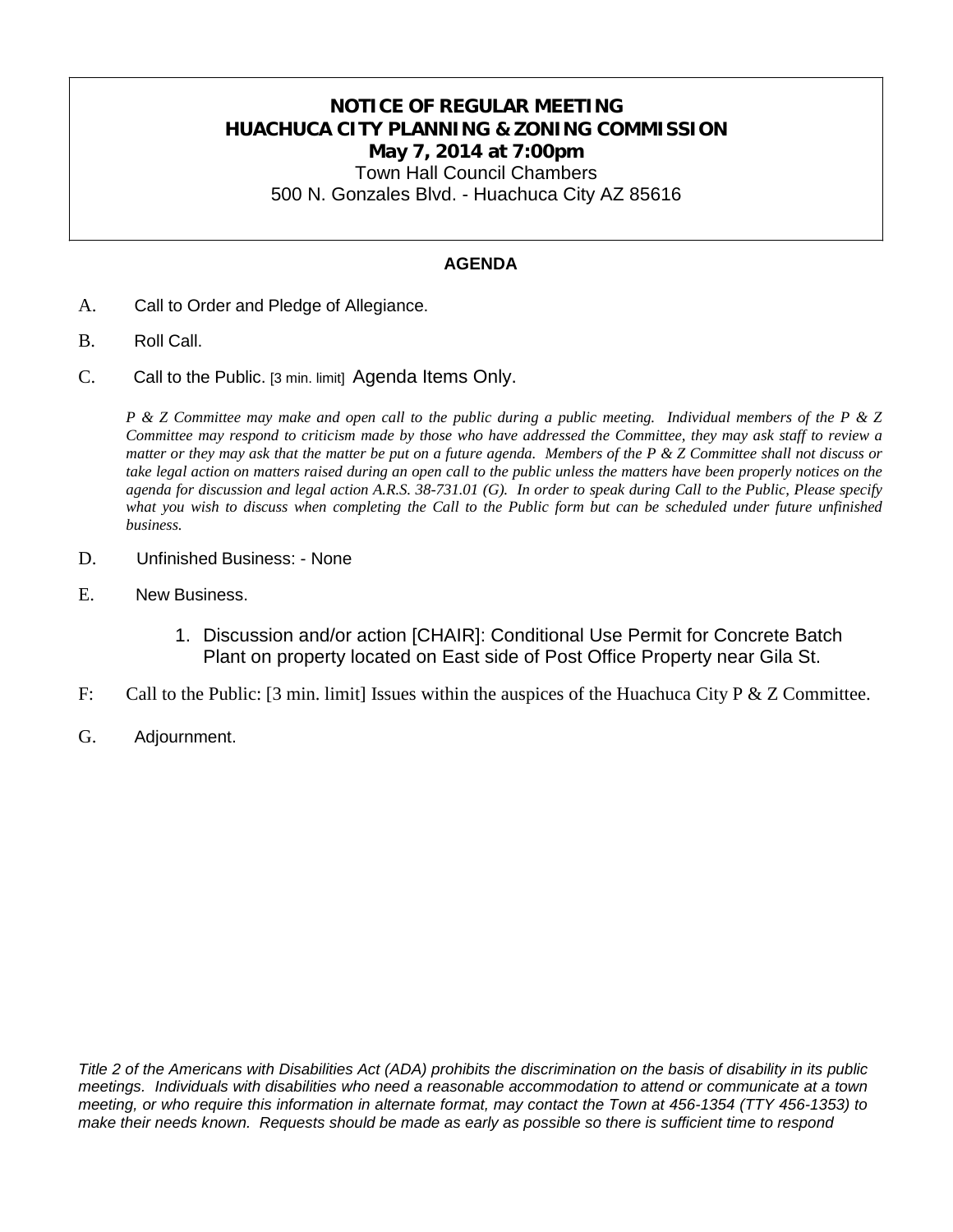## **NOTICE OF REGULAR MEETING HUACHUCA CITY PLANNING & ZONING COMMISSION June 4, 2014 at 7:00pm**

Town Hall Council Chambers 500 N. Gonzales Blvd. - Huachuca City AZ 85616

#### **AGENDA**

- A. Call to Order and Pledge of Allegiance.
- B. Roll Call.
- C. Approval of Minutes from previous Meeting.
- D. Call to the Public. [3 min. limit] Agenda Items Only.

*P & Z Committee may make and open call to the public during a public meeting. Individual members of the P & Z Committee may respond to criticism made by those who have addressed the Committee, they may ask staff to review a matter or they may ask that the matter be put on a future agenda. Members of the P & Z Committee shall not discuss or take legal action on matters raised during an open call to the public unless the matters have been properly notices on the agenda for discussion and legal action A.R.S. 38-731.01 (G). In order to speak during Call to the Public, Please specify*  what you wish to discuss when completing the Call to the Public form but can be scheduled under *future unfinished business.*

- E. Unfinished Business: None
- F. New Business.
	- 1. Discussion and/or action [CHAIR]: Request Waive of Fee for 103 Apache St Permit for shed
	- 2. Discussion and/or action [CHAIR]: Manufactured Home Placement at 218 Apache St
	- 3. Discussion and/or action [CHAIR]:501 N Gila Ave Manufactured Home Placement to be used at a residence and placement of signs on Yuma and Gila for use as directions to Church.
	- 4. Discussion and/or action [Town Clerk]: Oaths of Office
- G. Call to the Public: [3 min. limit] Issues within the auspices of the Huachuca City P & Z Committee.
- H. Adjournment.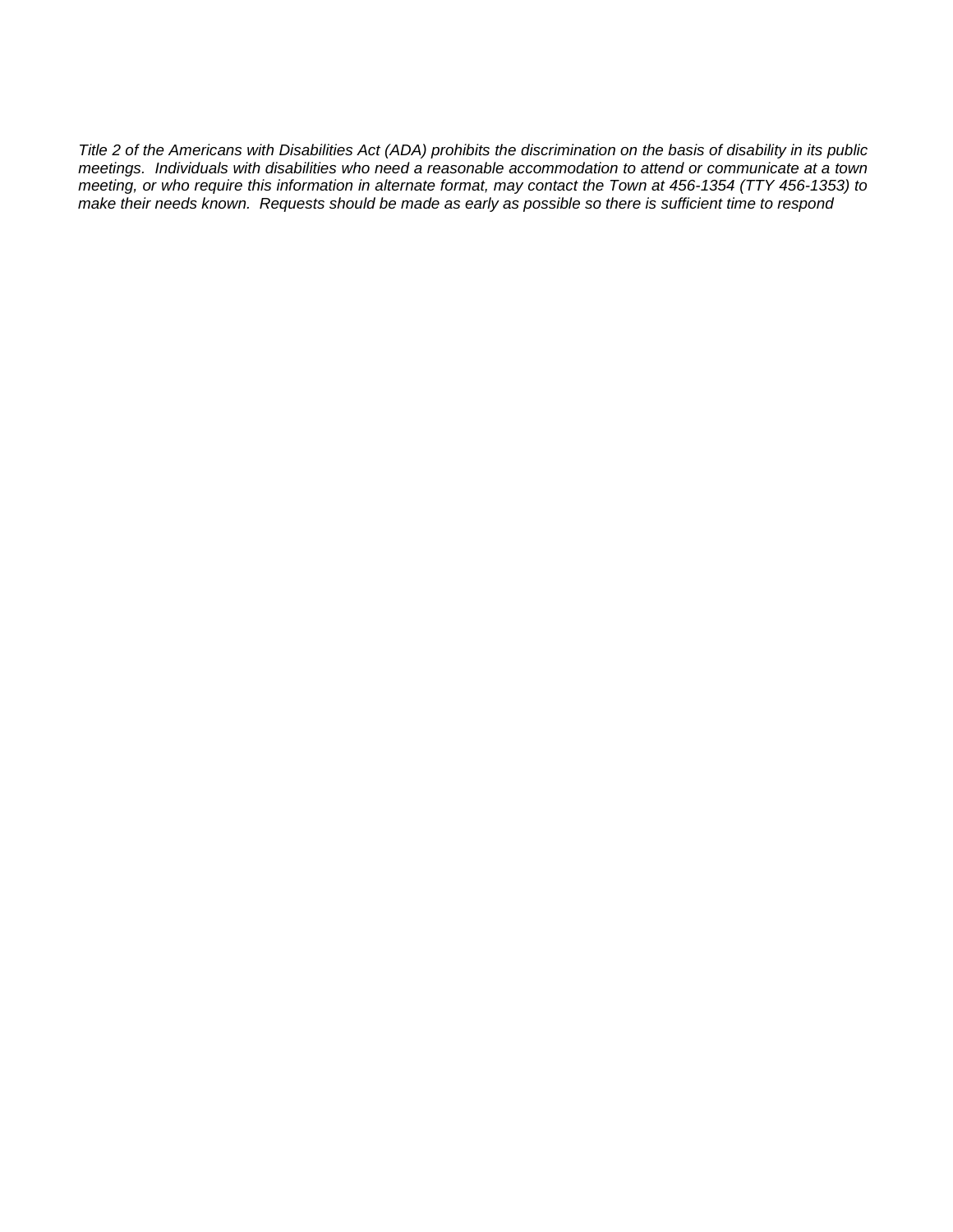## **NOTICE OF REGULAR MEETING HUACHUCA CITY PLANNING & ZONING COMMISSION July 2, 2014 at 7:00pm**

Town Hall Council Chambers 500 N. Gonzales Blvd. - Huachuca City AZ 85616

#### **AGENDA**

- A. Call to Order and Pledge of Allegiance.
- B. Roll Call.
- C. Approval of June 4, 2014 Minutes
- D. Call to the Public. [3 min. limit] Agenda Items Only.

*P & Z Committee may make and open call to the public during a public meeting. Individual members of the P & Z Committee may respond to criticism made by those who have addressed the Committee, they may ask staff to review a matter or they may ask that the matter be put on a future agenda. Members of the P & Z Committee shall not discuss or take legal action on matters raised during an open call to the public unless the matters have been properly notices on the agenda for discussion and legal action A.R.S. 38-731.01 (G). In order to speak during Call to the Public, Please specify*  what you wish to discuss when completing the Call to the Public form but can be scheduled under future unfinished *business.*

- E. Unfinished Business: None
- F. New Business.
	- 1. Discussion and/or action [CHAIR]: Conditional Use Permit for Concrete Batch Plant on property located on East side of Post Office Property near Gila St.
- G: Call to the Public: [3 min. limit] Issues within the auspices of the Huachuca City P & Z Committee.
- H. Adjournment.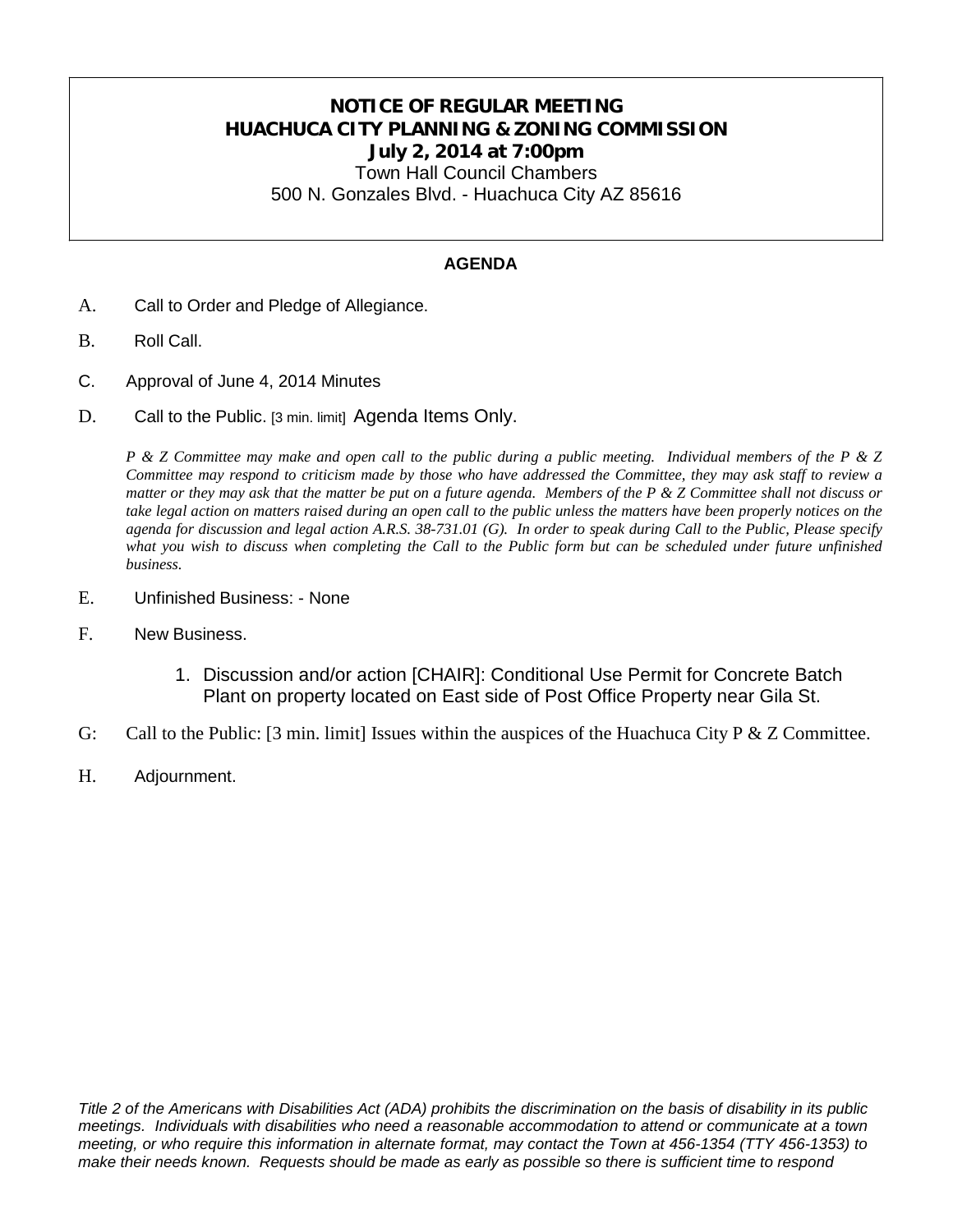## **NOTICE OF REGULAR MEETING HUACHUCA CITY PLANNING & ZONING COMMISSION August 6, 2014 at 7:00pm**

Town Hall Council Chambers 500 N. Gonzales Blvd. - Huachuca City AZ 85616

#### **AGENDA**

- A. Call to Order and Pledge of Allegiance.
- B. Roll Call.
- C. Approval of the Minutes from July 2, 2014 Regular P&Z Meeting
- D. Call to the Public. [3 min. limit] Agenda Items Only.

*A.R.S.38-431.01(H) A public body may make an open call to the public during a public meeting, subject to reasonable time, place and manner restrictions, to allow individuals to address the public body on any issue within the jurisdiction of the public body. At the conclusion of an open call to the public, individual members of the public body may respond to criticism made by those who have addressed the public body, may ask staff to review a matter or may ask that a matter be put on a future agenda. However, members of the public body shall not discuss or take legal action on matters raised during an open call to the public unless the matters are properly noticed for discussion and legal action*. *In order to speak during Call to the Public, Please specify what you wish to discuss when completing the Call to the Public form but can be scheduled under future unfinished business.*

- E. Unfinished Business:
	- 1. Discussion and/or Action [CHAIR]: Petition from Residents regarding Concrete Batch Plant
- F. New Business.
	- 1. Discussion and/or Action [CHAIR]: Planning and Zoning Applicants
- G: Call to the Public: [3 min. limit] Issues within the auspices of the Huachuca City P & Z Committee.
- H. Adjournment.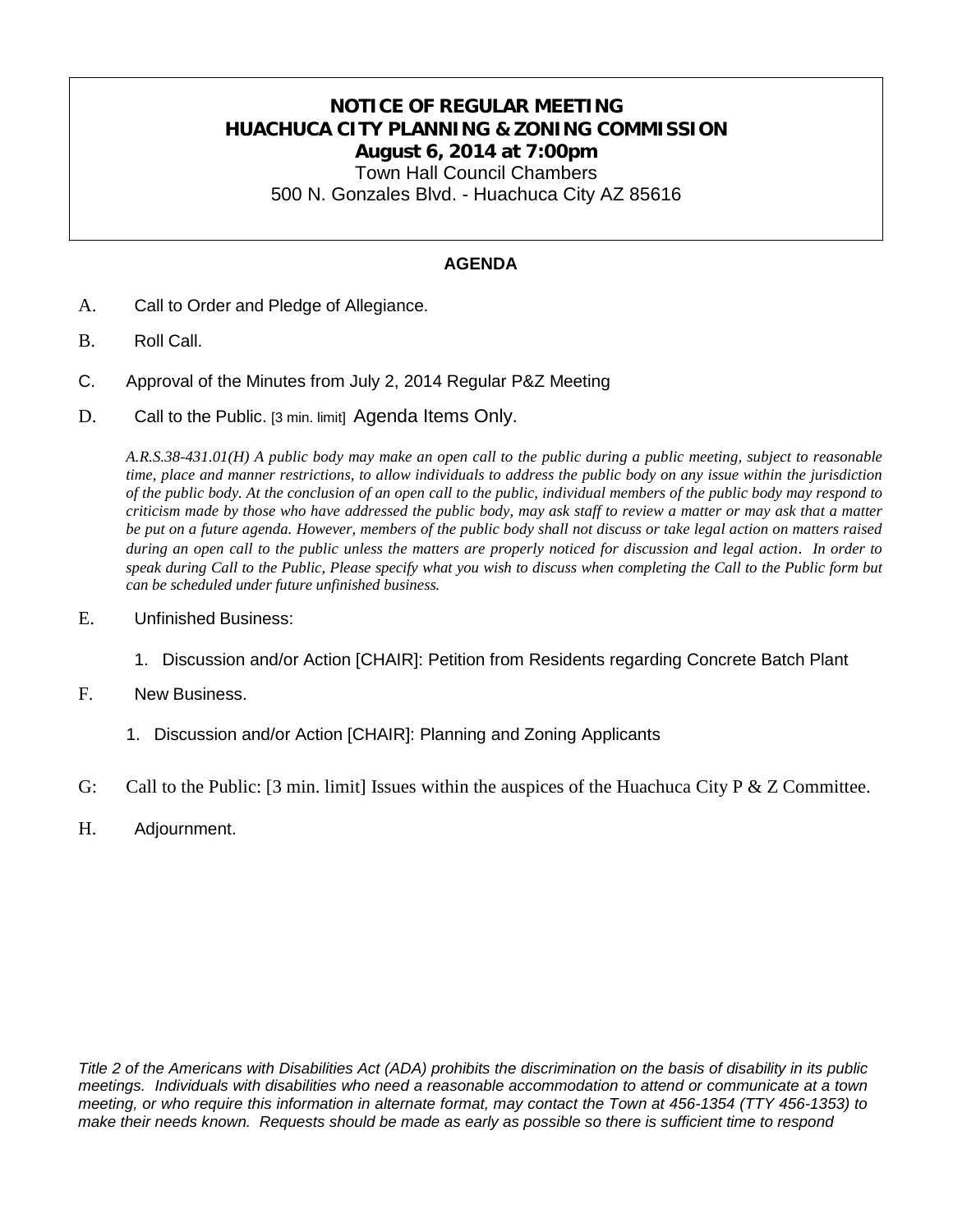### **NOTICE OF REGULAR MEETING HUACHUCA CITY PLANNING & ZONING COMMISSION September 3, 2014 at 7:00pm** Town Hall Council Chambers

500 N. Gonzales Blvd. - Huachuca City AZ 85616

#### **AGENDA**

- A. Call to Order and Pledge of Allegiance.
- B. Roll Call.
- C. Approval of the Minutes from August 6, 2014 Regular P&Z Meeting
- D. Call to the Public. [3 min. limit] Agenda Items Only.

*A.R.S.38-431.01(H) A public body may make an open call to the public during a public meeting, subject to reasonable time, place and manner restrictions, to allow individuals to address the public body on any issue within the jurisdiction of the public body. At the conclusion of an open call to the public, individual members of the public body may respond to criticism made by those who have addressed the public body, may ask staff to review a matter or may ask that a matter be put on a future agenda. However, members of the public body shall not discuss or take legal action on matters raised during an open call to the public unless the matters are properly noticed for discussion and legal action*. *In order to speak during Call to the Public, Please specify what you wish to discuss when completing the Call to the Public form but can be scheduled under future unfinished business.*

- E. New Business.
	- 1. Discussion and/or Action [CHAIR]: General Plan Update
- G: Call to the Public: [3 min. limit] Issues within the auspices of the Huachuca City P & Z Committee.
- H. Adjournment.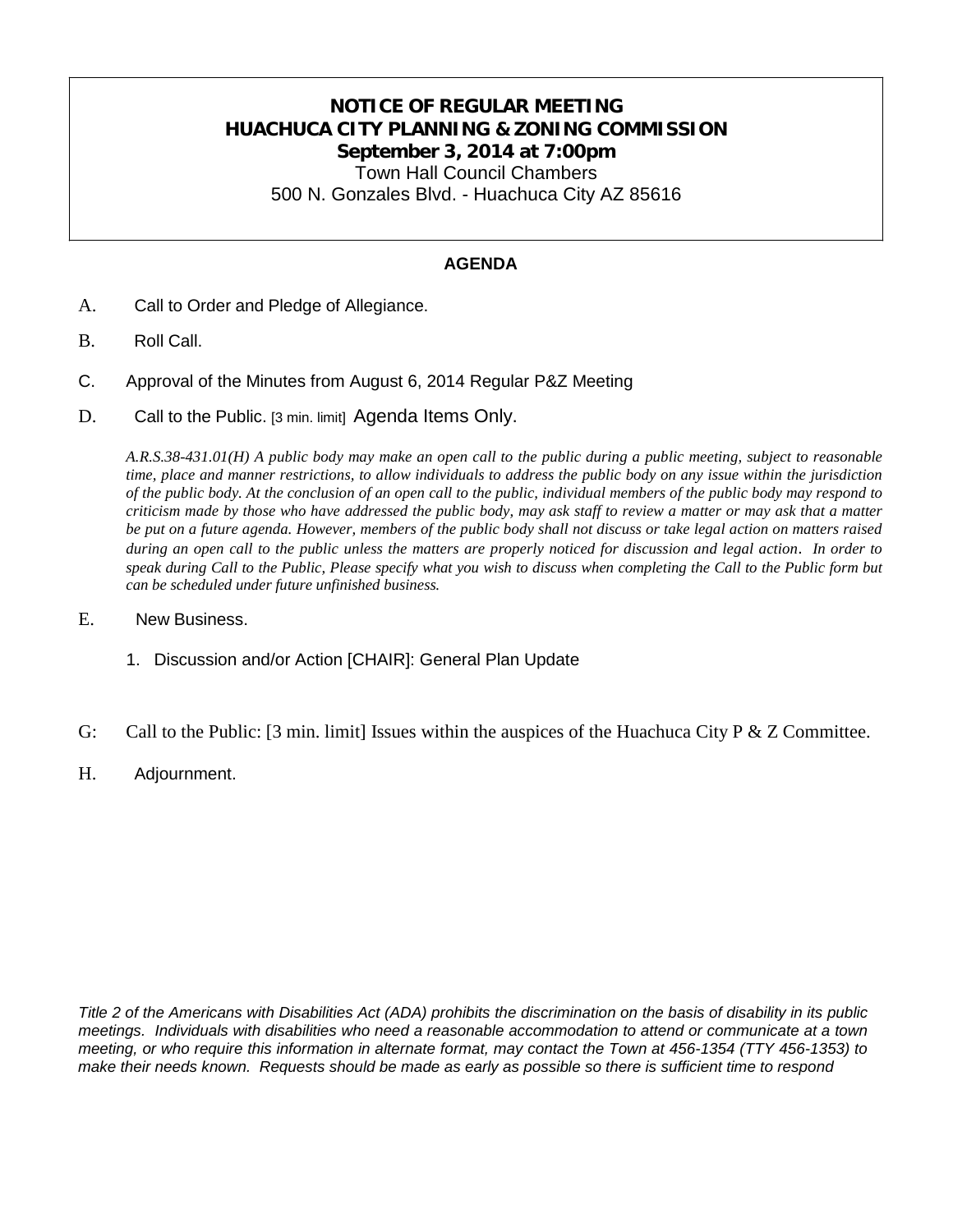## **NOTICE OF REGULAR MEETING HUACHUCA CITY PLANNING & ZONING COMMISSION October 1, 2014 at 7:00pm** Town Hall Council Chambers

500 N. Gonzales Blvd. - Huachuca City AZ 85616

#### **AGENDA**

- A. Call to Order and Pledge of Allegiance.
- B. Roll Call.
- C. Approval of the Minutes from September 3, 2014 Regular P&Z Meeting
- D. Call to the Public. [3 min. limit] Agenda Items Only.

*A.R.S.38-431.01(H) A public body may make an open call to the public during a public meeting, subject to reasonable time, place and manner restrictions, to allow individuals to address the public body on any issue within the jurisdiction of the public body. At the conclusion of an open call to the public, individual members of the public body may respond to criticism made by those who have addressed the public body, may ask staff to review a matter or may ask that a matter be put on a future agenda. However, members of the public body shall not discuss or take legal action on matters raised during an open call to the public unless the matters are properly noticed for discussion and legal action*. *In order to speak during Call to the Public, Please specify what you wish to discuss when completing the Call to the Public form but can be scheduled under future unfinished business.*

- E. Unfinished Business:
	- 1. None
- F. New Business.
	- 1. Discussion and/or Action [CHAIR]: Ordinance No. 14-XX. An Ordinance of the Mayor and Town Council of Huachuca City, Arizona, Amending the Town Code, To Adopt Water Conservation and Plumbing Requirements and Amending the Town Code Chapter 16 "Water" Article 16-12 "Water Conservation Plumbing Requirements and Enforcement"
- G: Call to the Public:  $[3 \text{ min. limit}]$  Issues within the auspices of the Huachuca City P & Z Committee.
- H. Adjournment.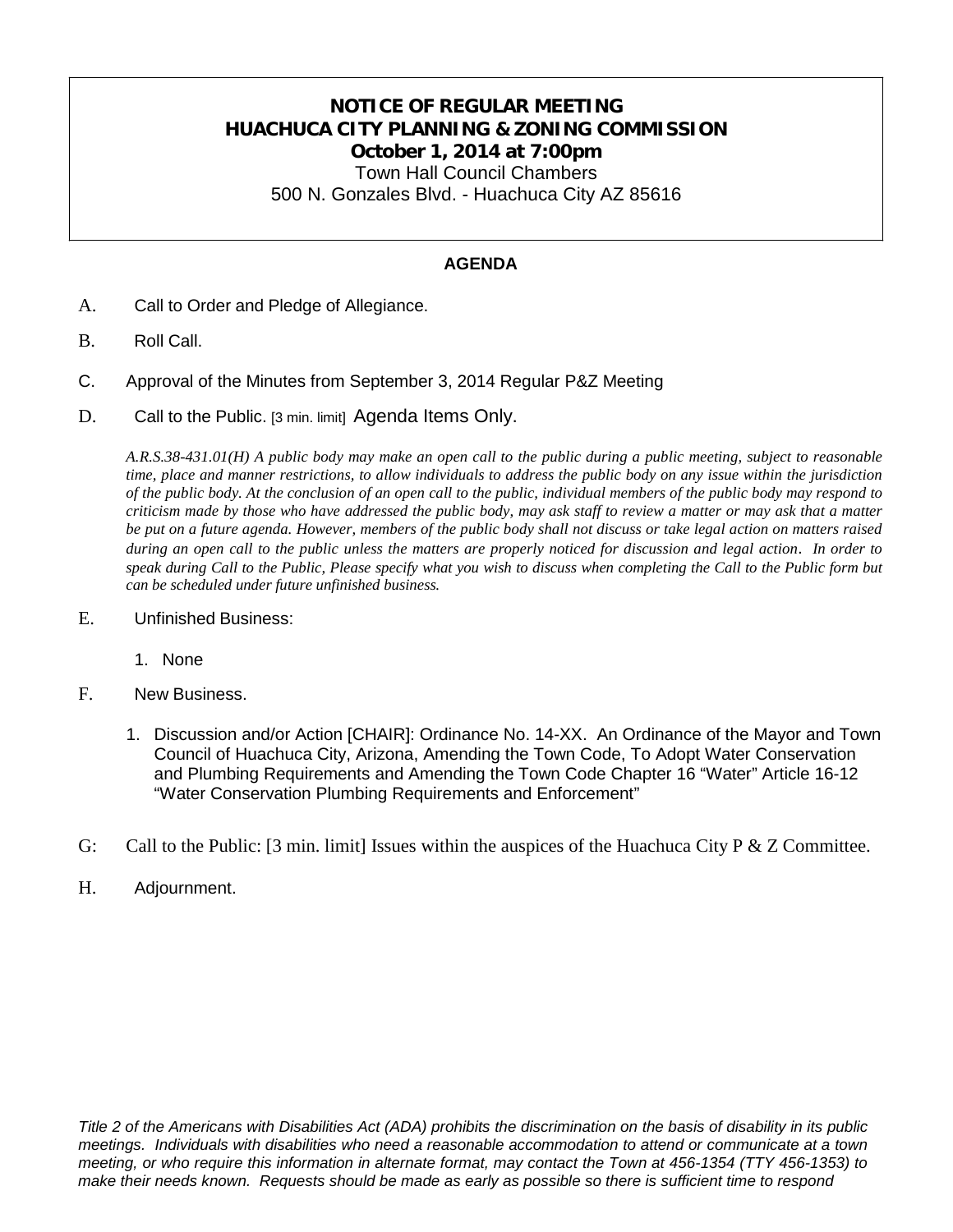## **NOTICE OF REGULAR MEETING HUACHUCA CITY PLANNING & ZONING COMMISSION November 5, 2014 at 7:00pm**

Town Hall Council Chambers 500 N. Gonzales Blvd. - Huachuca City AZ 85616

#### **AGENDA**

- A. Call to Order and Pledge of Allegiance.
- B. Roll Call.
- C. Approval of the Minutes from September 3, 2014 Regular P&Z Meeting
- D. Call to the Public. [3 min. limit] Agenda Items Only.

*A.R.S.38-431.01(H) A public body may make an open call to the public during a public meeting, subject to reasonable time, place and manner restrictions, to allow individuals to address the public body on any issue within the jurisdiction of the public body. At the conclusion of an open call to the public, individual members of the public body may respond to criticism made by those who have addressed the public body, may ask staff to review a matter or may ask that a matter be put on a future agenda. However, members of the public body shall not discuss or take legal action on matters raised during an open call to the public unless the matters are properly noticed for discussion and legal action*. *In order to speak during Call to the Public, Please specify what you wish to discuss when completing the Call to the Public form but can be scheduled under future unfinished business.*

- E. Unfinished Business:
	- 1. None
- F. New Business.
	- 1. Discussion and/or Action [CHAIR]: Ordinance No. 14-08. An Ordinance of the Mayor and Town Council of Huachuca City, Arizona, Amending the Town Code, To Adopt Water Conservation and Plumbing Requirements and Amending the Town Code Chapter 16 "Water" Article 16-12 "Water Conservation Plumbing Requirements and Enforcement"
	- 2. Discussion and/or Action [CHAIR]: Billie Gilmore introduction of plans for building of property at Gila Ave and Edgewood St.
- G: Call to the Public: [3 min. limit] Issues within the auspices of the Huachuca City P & Z Committee.
- H. Adjournment.